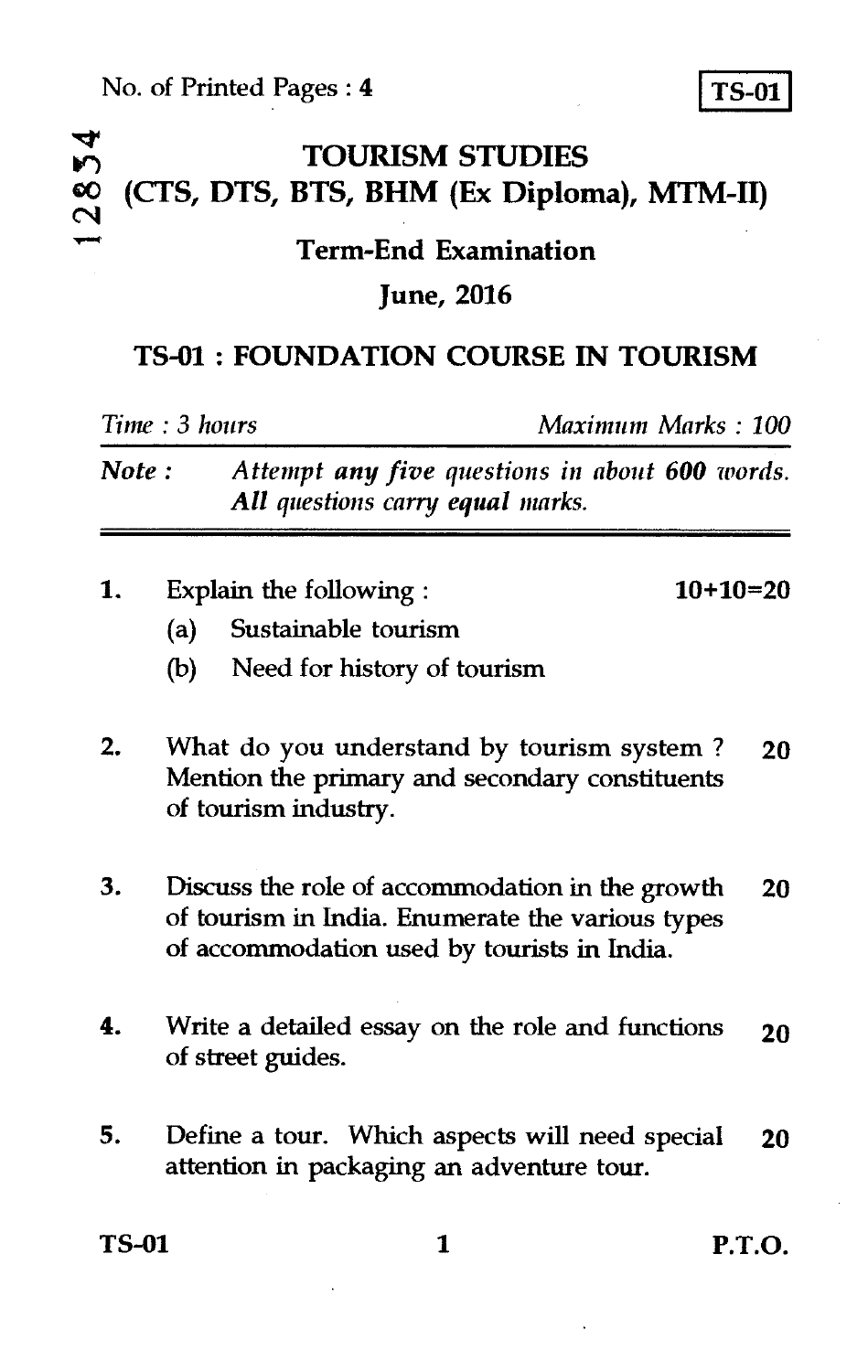- 6. Discuss the importance of supplementary **20**  amenities and attractions. Support your answer with relevant examples.
- 7. Define tourism marketing. Discuss the 4 p's of **20**  marketing.
- 8. What do you understand by living culture ? **20**  Explain with examples the role of living culture as tourism product.
- 9. Explain the socio cultural and economic impacts **20**  of tourism.
- 10. Define tourism infrastructure. Discuss the role of **20**  public and private sector in the area of tourism infrastructure.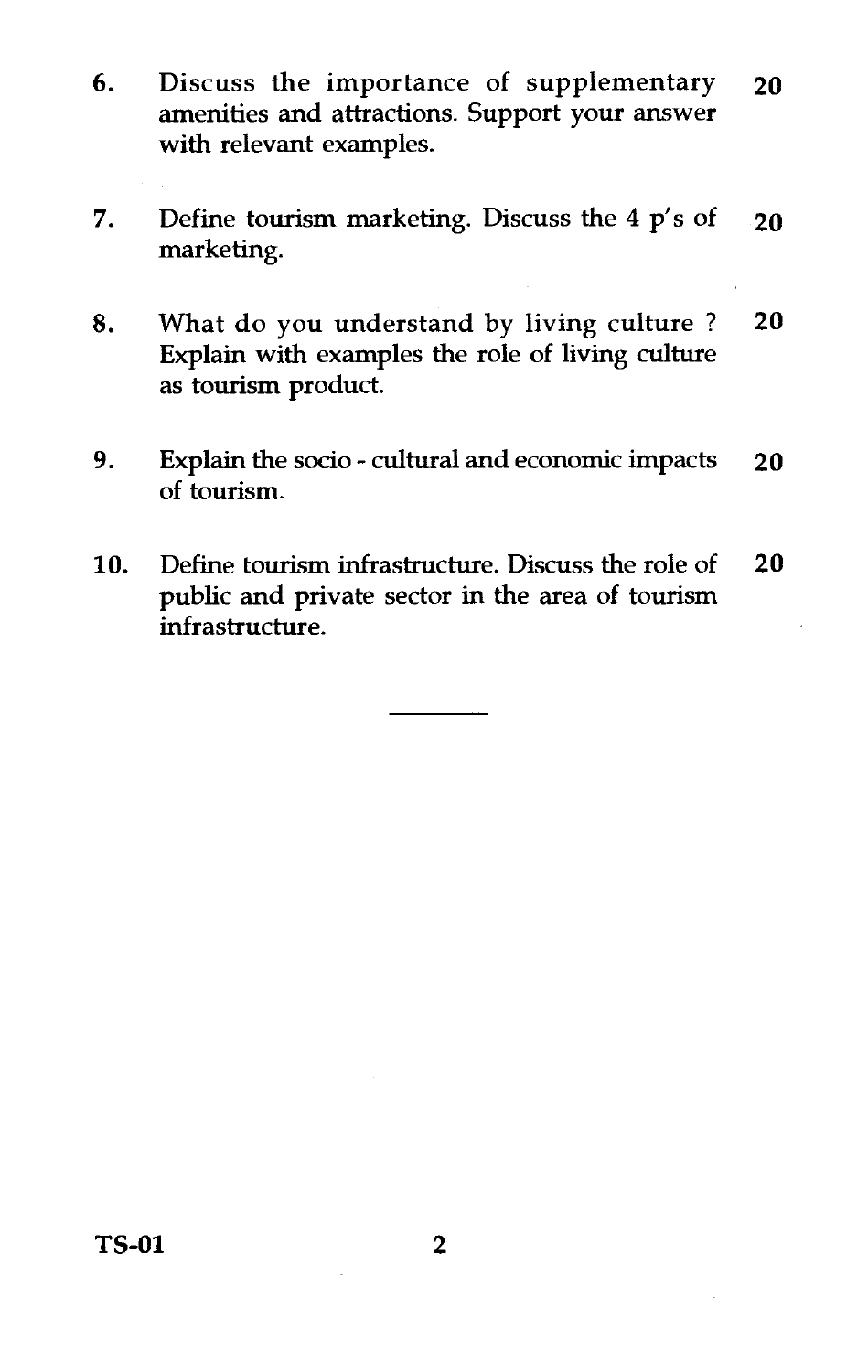## टी.एस.-01

# पर्यटन अध्ययन ( सी.टी.एस., डी.टी.एस., बी.टी.एस., बी.एच.एम. (एक्स डिप्लोमा), एम.टी.एम.-II) सत्रांत परीक्षा जून, 2016

## टी.एस.-01 : पर्यटन में आधार पाठ्यक्रम

समय : 3 घंटे

अधिकतम अंक : 100

किन्हीं पाँच प्रश्नों के उत्तर लगभग 600 शब्दों में दीजिए। प्रत्येक नोट : प्रश्न के अंक समान हैं।

- निम्नलिखित को व्याख्या कीजिए।  $10+10=20$  $\mathbf{1}$ 
	- सतत पर्यटन  $(a)$
	- पर्यटन के इतिहास की आवश्यकता  $(b)$
- पर्यटन प्रणाली से आप क्या समझते हैं? पर्यटन उद्योग के 20  $2.$ प्राथमिक और द्वितीयक घटकों का उल्लेख कीजिए।
- भारत में पर्यटन के विकास में आवास की भूमिका पर विचार 20 3. कीजिए। भारत में पर्यटकों द्वारा उपयोग किए जाने वाले विभिन्न पकार के आवासों का विवरण दीजिए।
- स्ट्रीट-गाइड की भूमिका और कार्यों पर एक विस्तृत निबंध 20 4. लिखिए।

TS-01